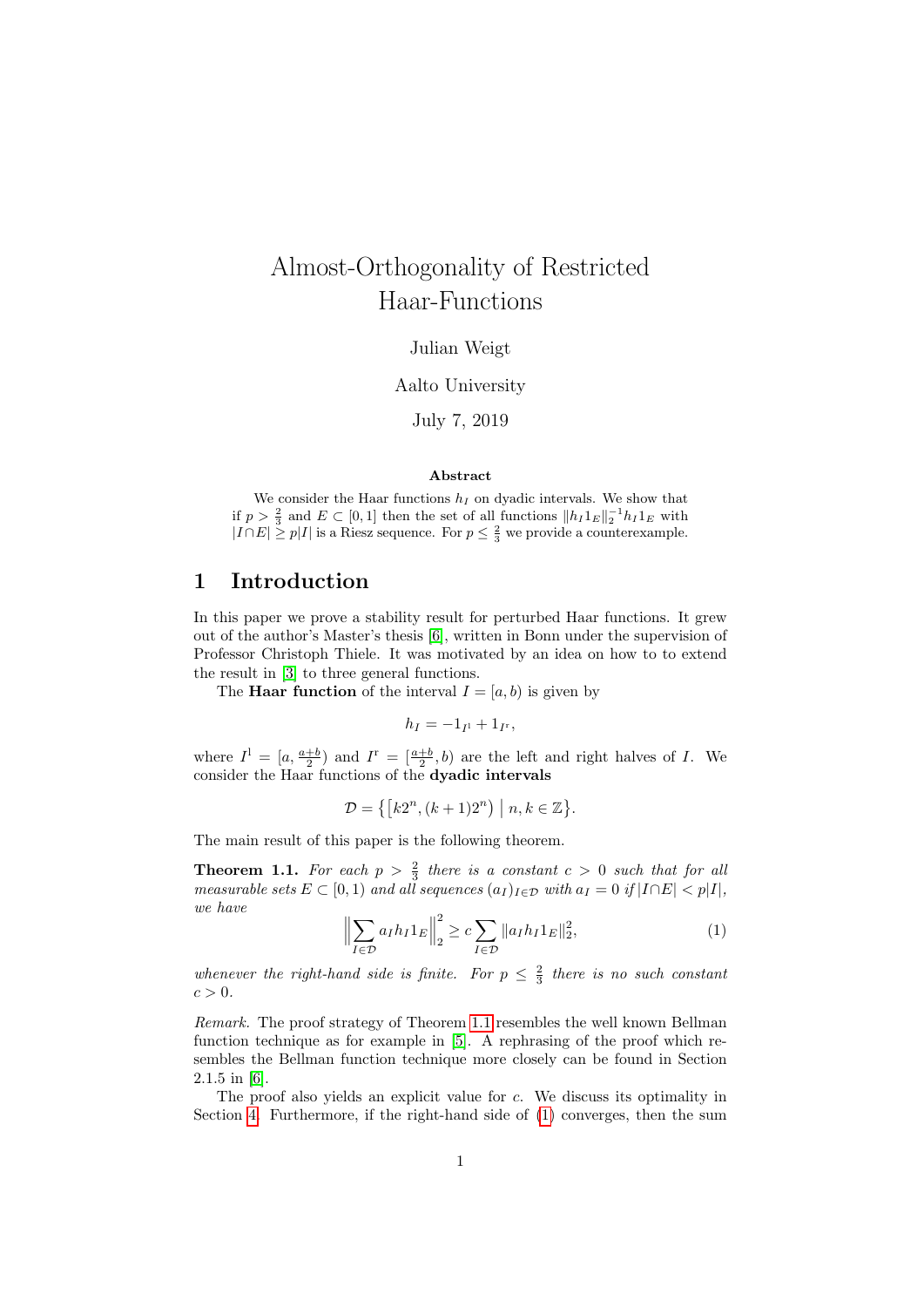on the left-hand-side converges in  $L^2$  because for any finite subset  $D_0 \subset \mathcal{D}$  we have

<span id="page-1-0"></span>
$$
\left\| \sum_{I \in D_0} a_I h_I 1_E \right\|_2^2 \le \left\| \sum_{I \in D_0} a_I h_I \right\|_2^2 = \sum_{I \in D_0} \|a_I h_I\|_2^2 \le \frac{1}{p} \sum_{I \in D_0} \|a_I h_I 1_E\|_2^2. \tag{2}
$$

This also implies [\(2\)](#page-1-0) with  $D_0 = \mathcal{D}$ , which means that a reverse inequality of [\(1\)](#page-0-1) holds as for all  $p > 0$ .

In a more general setting, a sequence  $V$  in a Hilbert space is called a **Bessel** sequence if

$$
\left\|\sum_{v\in V} a_v v\right\|^2 \le C \sum_{v\in V} |a_v|^2
$$

holds, and a Riesz sequence if in addition also

$$
\left\|\sum_{v\in V} a_v v\right\|^2 \ge c \sum_{v\in V} |a_v|^2
$$

holds, where the constants  $c > 0$  and  $C < \infty$  respectively are independent of  $(a_v)_{v\in V}\subset \ell^2(V)$ . Inserting  $\frac{a_I}{\|h_I\|_E\|_2}$  for  $a_I$  in [\(2\)](#page-1-0) shows that for all  $p>0$ , the sequence

<span id="page-1-1"></span>
$$
V = \left\{ \frac{h_I 1_E}{\|h_I 1_E\|_2} \middle| I \in \mathcal{D}, \ |I \cap E| \ge p|I| \right\}
$$
 (3)

is a Bessel sequence with constant  $\frac{1}{p}$ . Theorem [1.1](#page-0-0) states that if  $p > \frac{2}{3}$  then [\(3\)](#page-1-1) is also a Riesz sequence. A weaker result already follows from the well-known Kadison-Singer Problem, which was resolved recently by Marcus, Spielman and Srivastava in [\[4\]](#page-9-3). In doing so, they also solved the numerous equivalent problems, one of which is the Feichtinger Conjecture, which states that every Bessel sequence can be partitioned into finitely many Riesz sequences. This means it can already be concluded from [\(2\)](#page-1-0) that there is a finite partition of [\(3\)](#page-1-1) into Riesz sequences. Building upon [\[4\]](#page-9-3), Bownik, Casazza, Marcus and Speegle also proved a quantitative version of the Feichtinger Conjecture in [\[1\]](#page-8-0). For the specific setting of restricted Haar functions, their Corollary 6.5 in [\[1\]](#page-8-0) reads that if  $p > \frac{3}{4}$  then [\(3\)](#page-1-1) can be partitioned into two Riesz sequences. Theorem [1.1](#page-0-0) improves on that because it already applies for  $p > \frac{2}{3}$  and states that [\(3\)](#page-1-1) is already a Riesz sequence prior to partitioning.

For more details on the relation of this paper to other work; see Section [4.](#page-6-0)

# $2\quad \text{Proof of the Case } p>\frac{2}{3}$

For  $n \in \mathbb{N}_0$  denote  $\mathcal{D}_n = \{I \in \mathcal{D} \mid |I| \geq 2^{-n}\}.$  The idea is to first prove a weighted inequality,

$$
\left\| \sum_{I \in \mathcal{D}_n} a_I h_I 1_E \right\|_{L^2(w_n)}^2 \ge \sum_{I \in \mathcal{D}_n} \|a_I h_I 1_E\|_2^2.
$$

The weights are introduced in order to allow a proof by induction on  $n$ . They will be uniformly bounded from above, so that the case  $p > \frac{2}{3}$  of Theorem [1.1](#page-0-0) follows from the weighted inequality.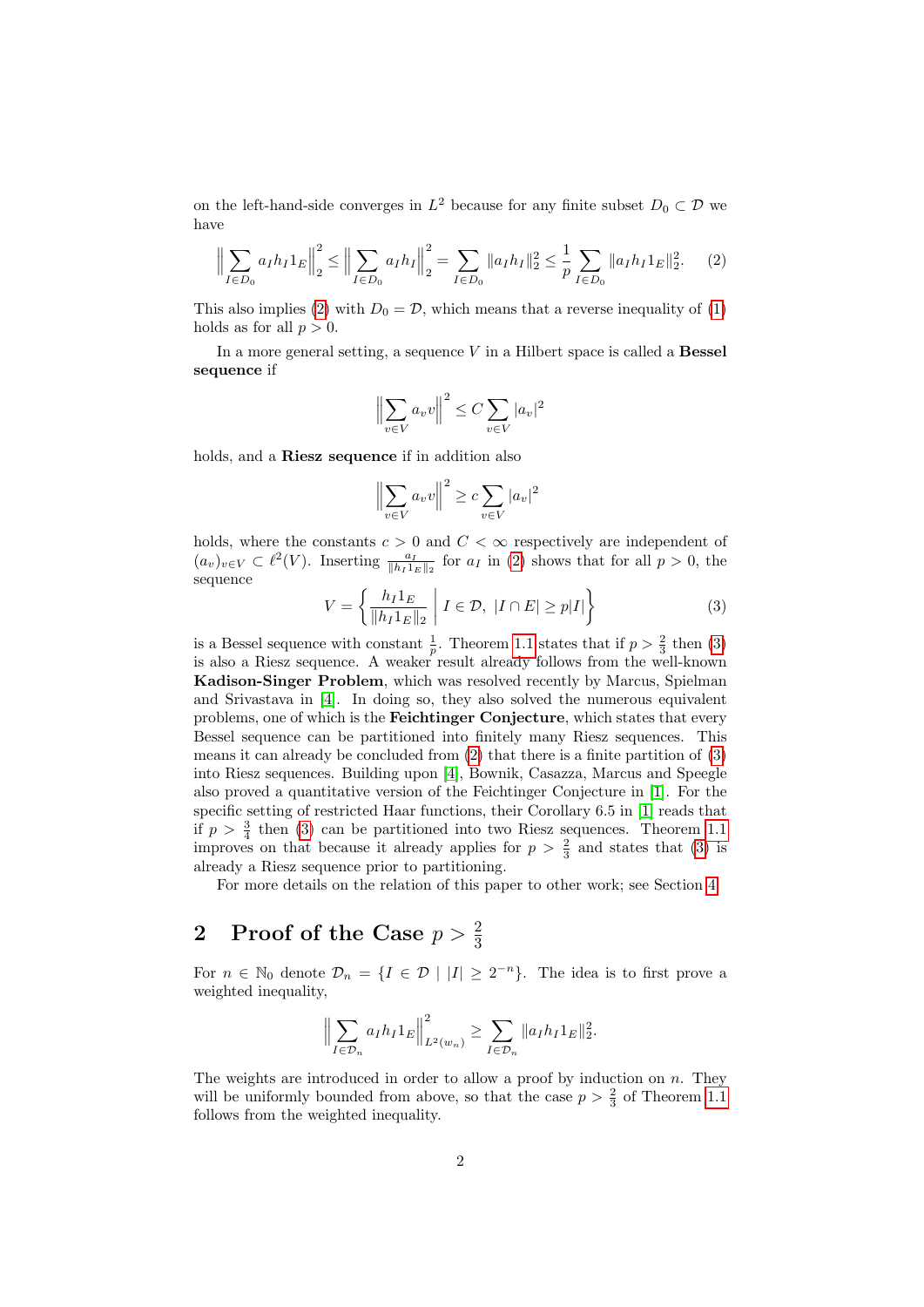The weights  $w_n$  look as follows: Fix  $\frac{2}{3} < p \leq 1$ . Define  $g : [0, 1] \to \mathbb{R}$  by

$$
g(q) = \begin{cases} 1 + \frac{p(2-p)}{(3p-2)(3p-2q)} & q \ge p, \\ g(p)\frac{q}{p} & q \le p. \end{cases}
$$
 (4)

It is well defined because  $2q \leq 2 < 3p$ . Now on each interval  $I \in \mathcal{D}_{n+1} \setminus \mathcal{D}_n$ abbreviate  $q_I = \frac{|I \cap E|}{|I|}$  $\frac{|\hat{I}|}{|I|}$  and assign  $w_n$  the constant value  $\frac{g(q_I)}{q_I}$  if  $q_I > 0$ . If  $q_I = 0$ then the value of  $w_n$  does not matter. The properties of g that we need are collected in the following proposition.

<span id="page-2-0"></span>**Proposition 2.1.** Let  $\frac{2}{3} < p \leq 1$ . Then the function g has the following properties:

1) For all  $q_1, q_2 \in [0, 1]$  and  $a \in \mathbb{R}$  with  $\frac{q_1+q_2}{2} \geq p$  or  $a = 0$  we have

<span id="page-2-2"></span>
$$
\frac{(1-a)^2}{2}g(q_1) + \frac{(1+a)^2}{2}g(q_2) - g\left(\frac{q_1+q_2}{2}\right) \ge a^2.
$$
 (5)

2) There is a constant  $C > 0$  s.t. for all  $q \in [0, 1]$  we have

<span id="page-2-3"></span>
$$
q \le g(q) \le Cq. \tag{6}
$$

Proposition [2.1](#page-2-0) is the crucial step. After that it requires not much more than bookkeeping to conclude the case  $p > \frac{2}{3}$  of Theorem [1.1.](#page-0-0) In order to prove Proposition [2.1,](#page-2-0) we first show the Lemmas [2.2](#page-2-1) and [2.3.](#page-3-0)

Define  $\tilde{g} : [0, 1] \to \mathbb{R}$  by

$$
\tilde{g}(q) = 1 + \frac{p(2-p)}{(3p-2)(3p-2q)},
$$

so that  $q = \tilde{q}$  on  $q \geq p$ .

<span id="page-2-1"></span>**Lemma 2.2.** Let  $q_1, q_2 \in [0, 1]$ ,  $a \in \mathbb{R}$ . Then

$$
\frac{(1-a)^2}{2}\tilde{g}(q_1) + \frac{(1+a)^2}{2}\tilde{g}(q_2) - \tilde{g}\left(\frac{q_1+q_2}{2}\right) \ge a^2.
$$

*Proof.* For  $i = 1, 2$  take  $x_i$  s.t.

$$
\tilde{g}(q_i) = 1 + \frac{1}{x_i}.
$$

Then  $x_i > 0$  and

$$
\tilde{g}\left(\frac{q_1+q_2}{2}\right) = 1 + \frac{2}{x_1+x_2}.
$$

Hence it suffices to confirm the positivity of

$$
\frac{(1-a)^2}{2}\left(1+\frac{1}{x_1}\right) + \frac{(1+a)^2}{2}\left(1+\frac{1}{x_2}\right) - \left(1+\frac{2}{x_1+x_2}\right) - a^2
$$
\n
$$
= \frac{1}{2}a^2\left(\frac{1}{x_1} + \frac{1}{x_2}\right) + a\left(\frac{1}{x_2} - \frac{1}{x_1}\right) + \frac{1}{2}\left(\frac{1}{x_1} + \frac{1}{x_2} - 4\frac{1}{x_1+x_2}\right)
$$
\n
$$
= \frac{1}{x_1x_2}\left[\frac{1}{2}a^2(x_1+x_2) + a(x_1-x_2) + \frac{1}{2}\left(x_1+x_2 - 4\frac{x_1x_2}{x_1+x_2}\right)\right]
$$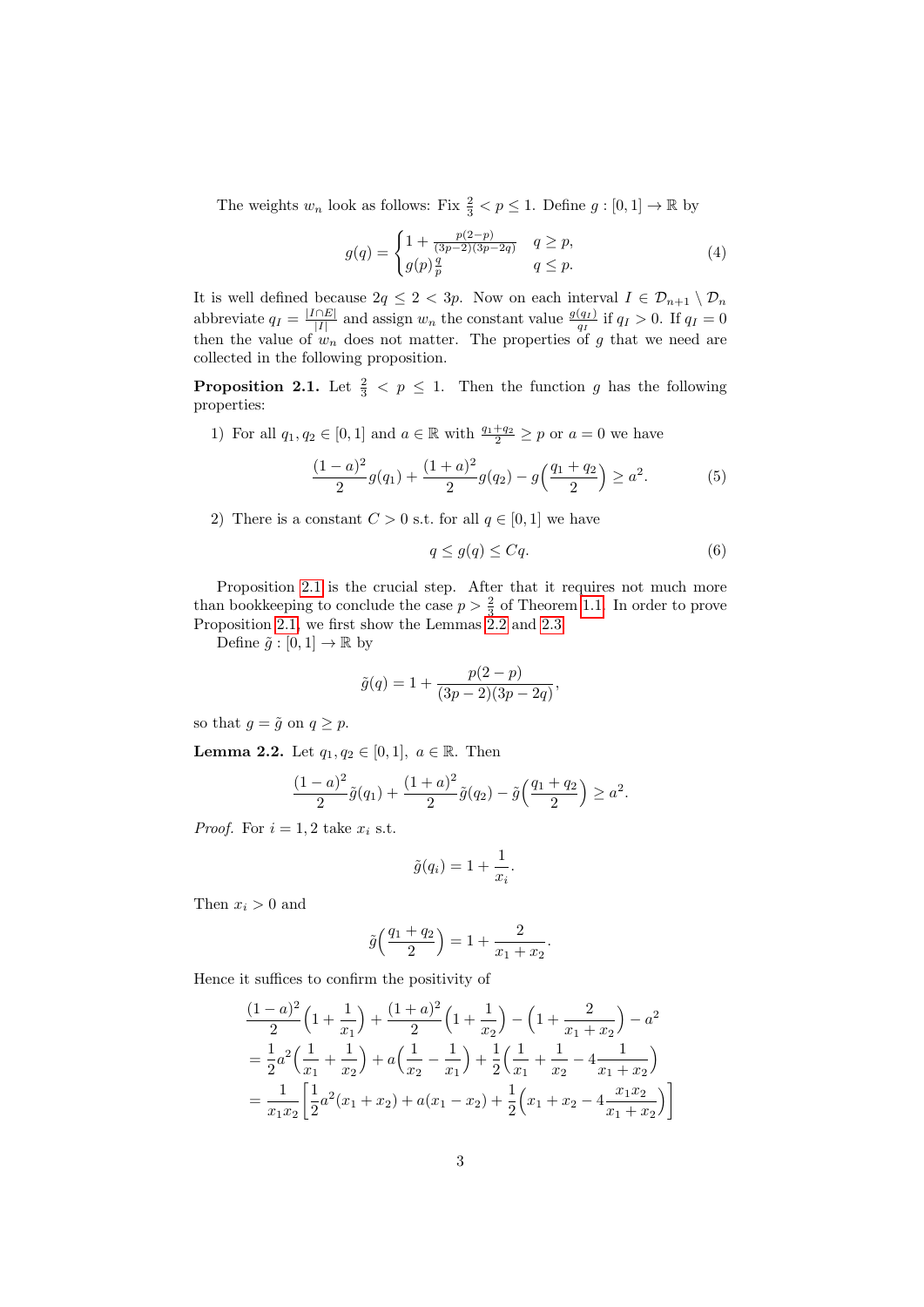which is a quadratic polynomial in a. Since  $x_1 + x_2 \ge 0$  and  $\frac{1}{x_1 x_2} \ge 0$  it has a positive leading coefficient. The discriminant is

$$
(x_1 + x_2)\left(x_1 + x_2 - 4\frac{x_1x_2}{x_1 + x_2}\right) - (x_1 - x_2)^2
$$
  
=  $(x_1 + x_2)^2 - 4x_1x_2 - (x_1 - x_2)^2 = 0$ ,

and so the minimum of the polynomial is zero.

#### <span id="page-3-0"></span>Lemma 2.3.

$$
g(2p-1) = \tilde{g}(2p-1).
$$

Proof.

$$
g(2p - 1) = g(p)\frac{2p - 1}{p} = \left[1 + \frac{p(2 - p)}{p(3p - 2)}\right] \frac{2p - 1}{p}
$$

$$
= \frac{2p}{3p - 2} \frac{2p - 1}{p} = 1 + \frac{p}{3p - 2} = \tilde{g}(2p - 1).
$$

*Proof of Proposition [2.1.](#page-2-0)* Lemma [2.2](#page-2-1) with  $a = 0$  implies that  $\tilde{g}$  is midpoint convex and thus convex. By Lemma [2.3](#page-3-0) and by the definition of  $g(p)$  we have that  $g(q) = \tilde{g}(q)$  at the two values  $q = 2p - 1, p$ . This means that on [0, p] the function  $q$  describes the line that passes through these two distinct points. On [p, 1] recall that  $g = \tilde{g}$ . It follows from this that also g is convex. This means that [\(5\)](#page-2-2) holds for  $a = 0$  and so it suffices to consider the case  $\frac{q_1 + q_2}{2} \in [p, 1]$ . There we have  $q_1 \geq 2p - q_2 \geq 2p - 1$  and similarly  $q_2 \geq 2p - 1$ . From the considerations above we then get  $g(q_1) \ge \tilde{g}(q_1)$ ,  $g(q_2) \ge \tilde{g}(q_2)$ ,  $g\left(\frac{q_1+q_2}{2}\right) = \tilde{g}\left(\frac{q_1+q_2}{2}\right)$  which implies that for all  $a$  we have

$$
\frac{(1-a)^2}{2}g(q_1) + \frac{(1+a)^2}{2}g(q_2) - g\left(\frac{q_1+q_2}{2}\right)
$$
  
\n
$$
\geq \frac{(1-a)^2}{2}\tilde{g}(q_1) + \frac{(1+a)^2}{2}\tilde{g}(q_2) - \tilde{g}\left(\frac{q_1+q_2}{2}\right) \geq a^2,
$$

where the last inequality follows from Lemma [2.2.](#page-2-1) This finishes the proof of [\(5\)](#page-2-2).

The upper bound in [\(6\)](#page-2-3) holds for  $C = g(1)$  because g is convex and nonnegative and  $q(0) = 0$ . For the lower bound, recall that for  $q \in [0, p]$  we have  $g(q) = \frac{q}{p}g(p)$ , so that convexity implies  $g(q) \geq \frac{q}{p}g(p)$  for all  $q \in [0,1]$ . It follows from the definition of g that  $g(p) \geq 1$  and therefore  $g(q) \geq \frac{q}{p} \geq q$ .  $\Box$ 

The following lemma translates Proposition [2.1](#page-2-0) into our setting of Haar functions on weighted  $L^2$  spaces.

<span id="page-3-3"></span>**Lemma 2.4.** For every  $n \in \mathbb{N}$  we have

$$
\left\| \sum_{I \in \mathcal{D}_{n+1}} a_I h_I 1_E \right\|_{L^2(w_{n+1})}^2 - \left\| \sum_{I \in \mathcal{D}_n} a_I h_I 1_E \right\|_{L^2(w_n)}^2 \ge \sum_{I \in \mathcal{D}_{n+1} \setminus \mathcal{D}_n} \|a_I h_I 1_E\|_2^2 \tag{7}
$$

a

<span id="page-3-2"></span><span id="page-3-1"></span>
$$
1 \le w_n \le C. \tag{8}
$$

The constant C is the same as in Proposition [2.1.](#page-2-0)

 $\Box$ 

 $\Box$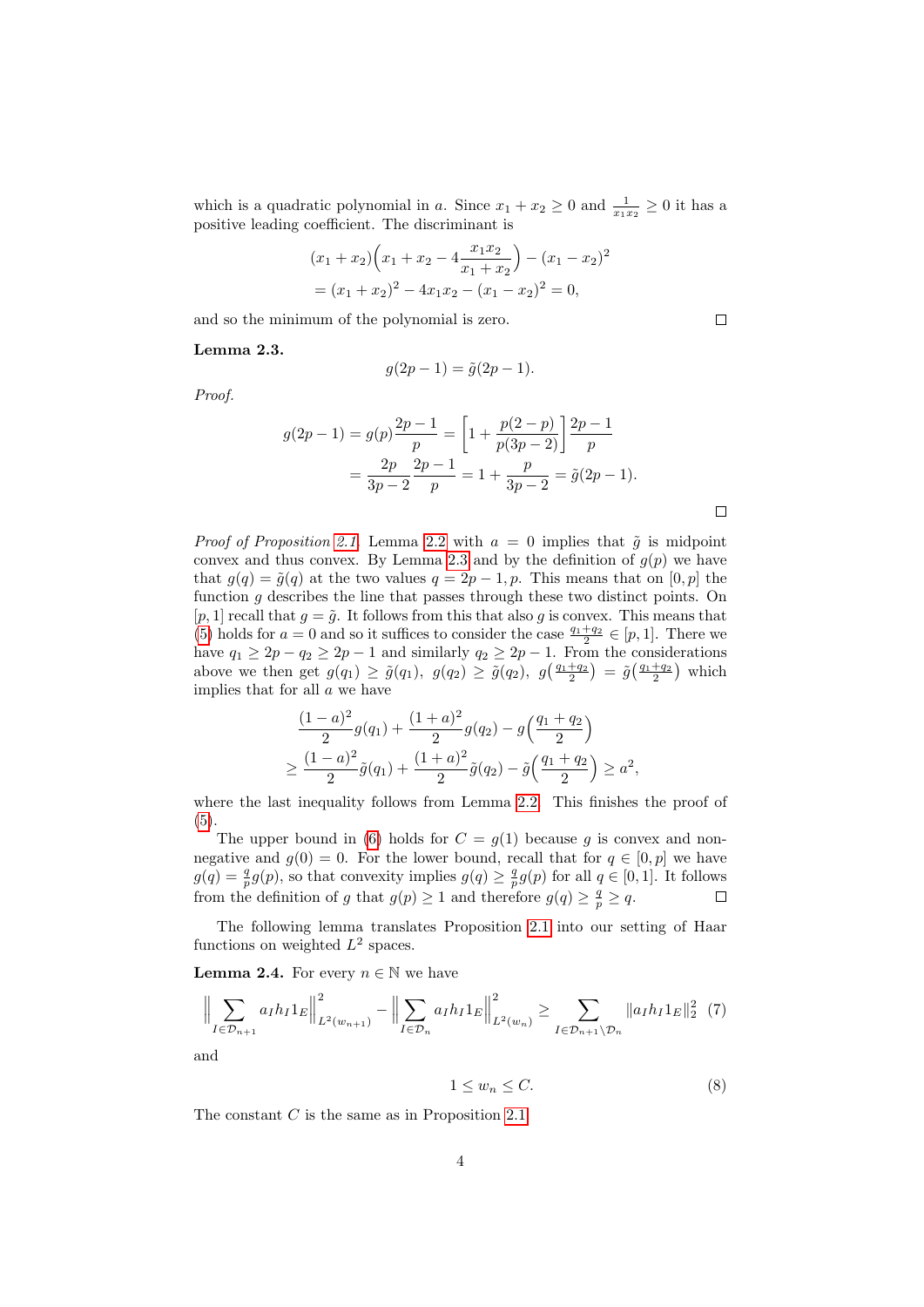*Proof.* Recall that on  $I \in \mathcal{D}_{n+1} \setminus \mathcal{D}_n$  we assign  $w_n$  the constant value  $\frac{q(q_I)}{q_I}$  with  $q_I = \frac{|I \cap E|}{|I|}$  $\frac{||E||}{|I|}$  if  $q_I > 0$ . Where  $|I \cap E|$  vanishes, the value of  $w_n$  does not matter because the integrated function in  $(7)$  is zero a.e. on such  $I$  anyways.

First note that  $(8)$  is equivalent to  $(6)$ . We prove  $(7)$  using mostly  $(5)$ . Partition the domain of integration on the left-hand-side of [\(7\)](#page-3-1) into  $\mathcal{D}_{n+1} \setminus \mathcal{D}_n$ so that the inequality becomes

$$
\sum_{J \in \mathcal{D}_{n+1} \setminus \mathcal{D}_n} \int_{E \cap J} \left[ \left( \sum_{I \in \mathcal{D}_{n+1}} a_I h_I \right)^2 w_{n+1} - \left( \sum_{I \in \mathcal{D}_n} a_I h_I \right)^2 w_n \right]
$$
  
\n
$$
\geq \sum_{J \in \mathcal{D}_{n+1} \setminus \mathcal{D}_n} \int_E (a_J h_J)^2.
$$

We prove this inequality for each summand  $J \in \mathcal{D}_{n+1} \setminus \mathcal{D}_n$  individually. So fix  $J \in \mathcal{D}_{n+1} \setminus \mathcal{D}_n$ . Then for each  $I \in \mathcal{D}_n$  the function  $h_I$  is constant on J. That means we may write

$$
1_J \sum_{I \in \mathcal{D}_n} a_I h_I = b_J 1_J
$$

for some  $b_J \in \mathbb{R}$ . For  $I \in \mathcal{D}_{n+1} \setminus \mathcal{D}_n$  the function  $h_I$  is nonzero if and only if  $I = J$ , so that

$$
1_J \sum_{I \in \mathcal{D}_{n+1}} a_I h_I = b_J 1_J + a_J h_J.
$$

So it suffices to show

<span id="page-4-0"></span>
$$
\int_{E \cap J} \left[ (b_J 1_J + a_J h_J)^2 w_{n+1} - (b_J 1_J)^2 w_n \right] \ge \int_E (a_J h_J)^2 \tag{9}
$$

in order to prove [\(7\)](#page-3-1). Write

$$
q_1 = \frac{|J^1 \cap E|}{|J^1|}, \qquad \qquad q_2 = \frac{|J^r \cap E|}{|J^r|}, \qquad \frac{q_1 + q_2}{2} = \frac{|J \cap E|}{|J|},
$$

so that we have

$$
1_{J^1}w_{n+1}=\frac{g(q_1)}{q_1}1_{J^1}, \qquad 1_{J^r}w_{n+1}=\frac{g(q_2)}{q_2}1_{J^r}, \qquad \ \ 1_{J}w_n=\frac{g\big(\frac{q_1+q_2}{2}\big)}{\frac{q_1+q_2}{2}}1_{J}.
$$

if the respective denominators are positive. Evaluating the integrals, [\(9\)](#page-4-0) then reads

$$
(b_J - a_J)^2 |J^1| g(q_1) + (b_J + a_J)^2 |J^r| g(q_2) - b_J^2 |J| g\left(\frac{q_1 + q_2}{2}\right) \ge |J| \frac{q_1 + q_2}{2} a_J^2,
$$

also if  $q_1$  or  $q_2$  are zero because  $g(0) = 0$ . Then divide both sides by |J|. For  $b_J = 0$  we obtain

$$
a_J^2 \frac{g(q_1) + g(q_2)}{2} \ge \frac{q_1 + q_2}{2} a_J^2.
$$

This inequality holds due to the lower bound in [\(6\)](#page-2-3). In case  $b_j \neq 0$  we additionally divide by  $b_J^2$  and obtain

$$
\left(1 - \frac{a_J}{b_J}\right)^2 \frac{1}{2}g(q_1) + \left(1 + \frac{a_J}{b_J}\right)^2 \frac{1}{2}g(q_2) - g\left(\frac{q_1 + q_2}{2}\right) \ge \frac{q_1 + q_2}{2}\left(\frac{a_J}{b_J}\right)^2.
$$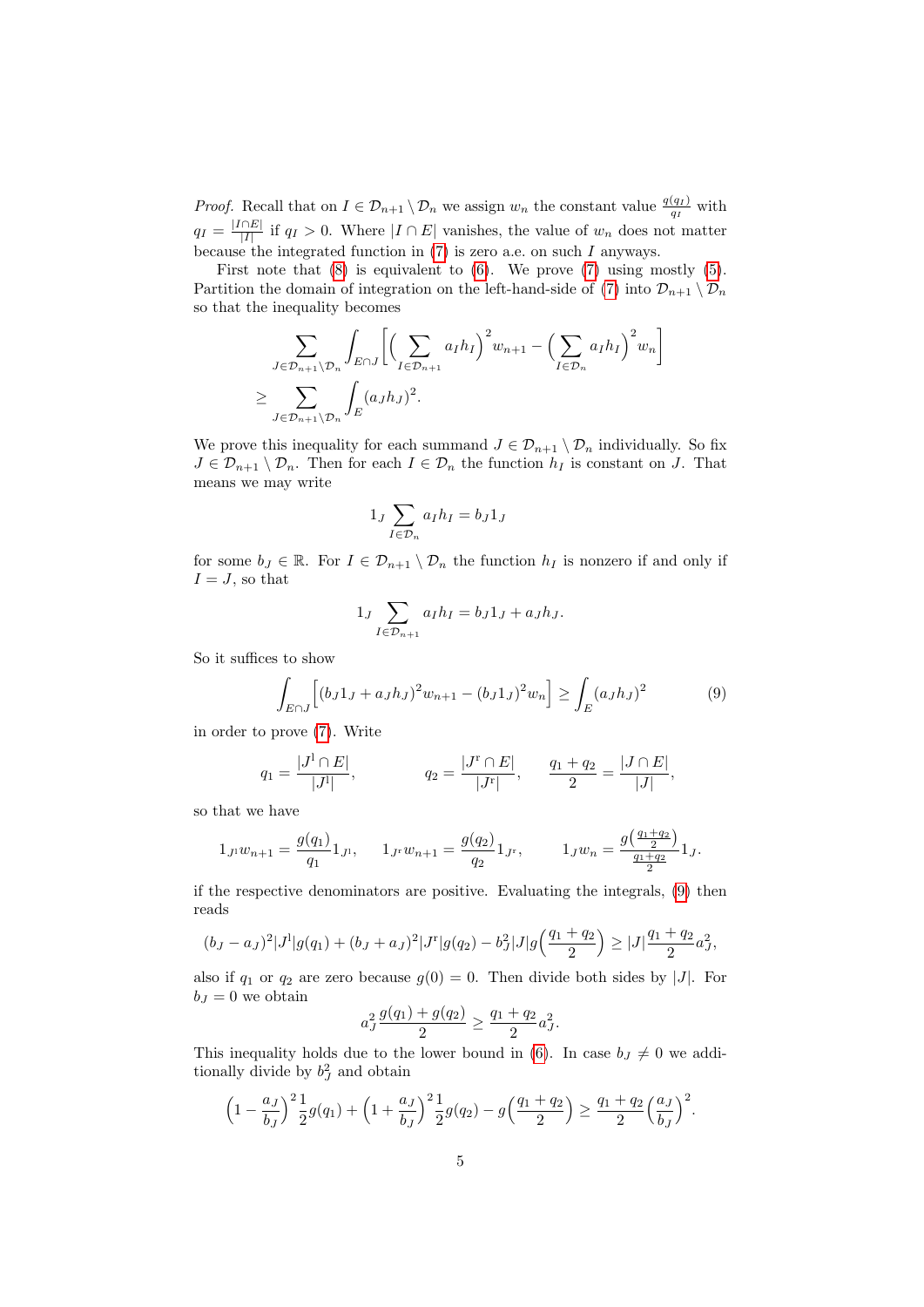This inequality is a consequence of [\(5\)](#page-2-2) because  $\frac{q_1+q_2}{2} \leq 1$ . Note that we can also obtain the case  $b_J = 0$  from [\(5\)](#page-2-2) by sending  $a_J \to \infty$ , instead of from [\(6\)](#page-2-3). That way we would even get the stronger inequality without the factor  $\frac{q_1+q_2}{2}$ .  $\Box$ 

*Proof of Theorem [1.1](#page-0-0) in case*  $p > \frac{2}{3}$ *.* We use Lemma [2.4.](#page-3-3) Because  $\mathcal{D}_0 = \{ [0, 1) \}$ consists of only one interval we get

<span id="page-5-0"></span>
$$
\left\| \sum_{I \in \mathcal{D}_0} a_I h_I 1_E \right\|_{L^2(w_0)}^2 \ge \sum_{I \in \mathcal{D}_0} \|a_I h_I 1_E\|_2^2 \tag{10}
$$

from the lower bound in [\(8\)](#page-3-2). Summing up [\(10\)](#page-5-0) and [\(7\)](#page-3-1) for  $n = 1, \ldots, k - 1$  we get

$$
\Big\|\sum_{I\in\mathcal{D}_k} a_I h_I 1_E\Big\|_{L^2(w_k)}^2 \ge \sum_{I\in\mathcal{D}_k} \|a_I h_I 1_E\|_2^2,
$$

and the upper bound in [\(8\)](#page-3-2) allows us to get rid of the weight

$$
C \Big\| \sum_{I \in \mathcal{D}_k} a_I h_I 1_E \Big\|_2^2 \ge \Big\| \sum_{I \in \mathcal{D}_k} a_I h_I 1_E \Big\|_{L^2(w_k)}^2.
$$

This proves the part  $p > \frac{2}{3}$  of Theorem [1.1](#page-0-0) with  $c = \frac{1}{C}$  if we only consider finite sums. For infinite sums where the right hand side of  $(1)$  converges, we may also pass to the limit  $n \to \infty$  with the help of [\(2\)](#page-1-0). П

#### 3 Proof of the Case  $p \leq \frac{2}{3}$ 3

Fix  $E = \left[0, \frac{2}{3}\right]$ . We build the counterexample from the sequence of dyadic intervals  $(I_{2n})_{n=0,1,...}$ , defined inductively by

$$
I_0 = [0, 1],
$$
  
\n
$$
I_{2n+1} = I_{2n}^{r},
$$
  
\n
$$
I_{2n+2} = I_{2n+1}^{r}.
$$

<span id="page-5-1"></span>**Lemma 3.1.** For all  $n = 0, 1, \ldots$  we have

$$
|I_n| = 2^{-n}
$$
,  $|I_{2n} \cap E| = \frac{2}{3} |I_{2n}|$ ,  $|I_{2n+1} \cap E| = \frac{1}{3} |I_{2n+1}|$ .

*Proof.* It is clear that we have  $|I_n| = 2^{-n}$ . For the other statements we proceed by induction on *n*. For  $n = 0$  we have

$$
\left| [0,1] \cap \left[0, \frac{2}{3}\right] \right| = \frac{2}{3} = \frac{2}{3} |[0,1]|,
$$
  

$$
\left| \left[\frac{1}{2}, 1\right] \cap \left[0, \frac{2}{3}\right] \right| = \frac{2}{3} - \frac{1}{2} = \frac{1}{6} = \frac{1}{3} \left| \left[\frac{1}{2}, 1\right] \right|.
$$

Now assume the lemma holds for *n*. That means that the point  $\frac{2}{3}$  lies  $\frac{1}{3}$   $|I_{2n+1}|$ to the right from the left boundary of  $I_{2n+1}$ , i.e.  $\frac{2}{3}|I_{2(n+1)}|$  to the right from the left boundary of  $I_{2(n+1)}$ . Therefore we have  $|I_{2(n+1)} \cap E| = \frac{2}{3} |I_{2(n+1)}|$ . That in turn implies that the point  $\frac{2}{3}$  lies  $\frac{1}{6}|I_{2(n+1)}|$  to the right from the midpoint of  $I_{2(n+1)}$ , i.e.  $\frac{1}{3}|I_{2(n+1)+1}|$  to the right from the left boundary of  $I_{2(n+1)+1}$ . Therefore we have  $|I_{2(n+1)+1} \cap E| = \frac{1}{3} |I_{2(n+1)+1}|$ , finishing the proof of the lemma for  $n + 1$ .  $\Box$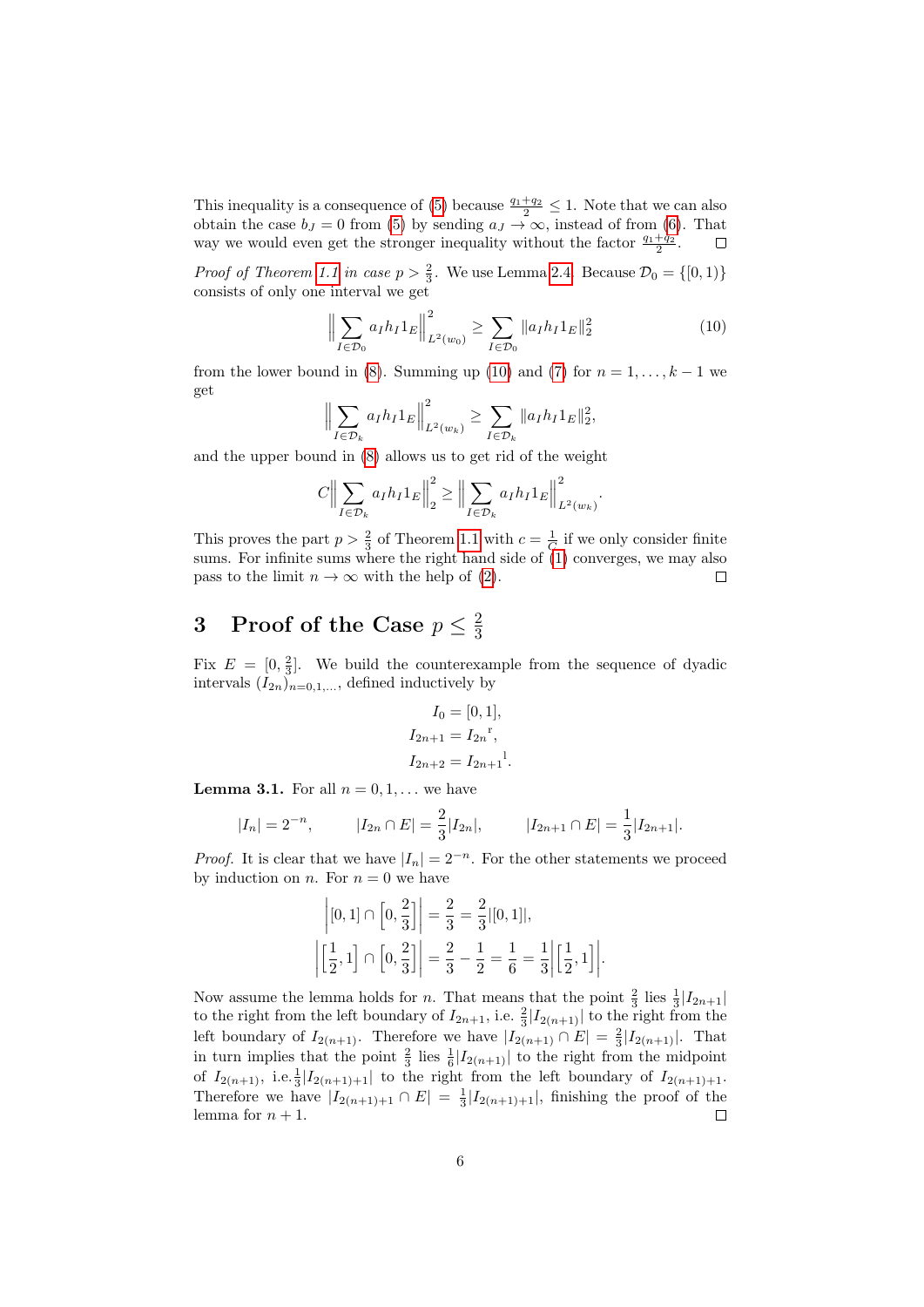Further set

$$
a_0 = 1,
$$
  
\n $a_{2n} = 2^{n-1}, \quad n \ge 1.$ 

The following proposition proves the case  $p \leq \frac{2}{3}$  of Theorem [1.1.](#page-0-0)

**Proposition 3.2.** For each  $n$  we have

<span id="page-6-1"></span>
$$
\sum_{k=0}^{n} \|a_{2k}h_{I_{2k}}1_E\|_2^2 = \frac{2}{3} + \frac{n}{6},\tag{11}
$$

<span id="page-6-2"></span>
$$
\left\| \sum_{k=0}^{n} a_{2k} h_{I_{2k}} 1_E \right\|_2^2 = \frac{2}{3}.
$$
\n(12)

*Proof.* By Lemma [3.1](#page-5-1) we have  $|I_{2n} \cap E| = \frac{2}{3}2^{-2n}$ . Thus

$$
||a_0h_{I_0}1_E||_2^2 = \frac{2}{3},
$$
  

$$
||a_{2n}h_{I_{2n}}1_E||_2^2 = \frac{2}{3}2^{-2n}2^{2(n-1)} = \frac{1}{6}, \quad n \ge 1,
$$

which implies  $(11)$ .

In order to prove [\(12\)](#page-6-2), first note that the support of  $h_{I_{2(n+1)}} 1_E$  is  $I_{2n}$ <sup>r</sup> ∩ E. Therefore it follows by induction on  $n$  that

$$
\sum_{k=0}^{n} a_{2k} h_{I_{2k}} 1_E = -1_{[0,\frac{1}{2})} + 2^{n} 1_{I_{2n}{}^{r} \cap E},
$$

since

$$
2^{n}1_{I_{2n}r \cap E} + 2^{n}h_{I_{2(n+1)}}1_E = 2^{n+1}1_{I_{2(n+1)}r \cap E}.
$$

By Lemma [3.1](#page-5-1) we have  $|I_{2n}$ <sup>r</sup>  $\cap E| = \frac{1}{3} |I_{2n}$ <sup>r</sup> $| = \frac{1}{3} 2^{-2n-1}$  so that we obtain

$$
\left\| \sum_{k=0}^{n} a_{2k} h_{I_{2k}} 1_E \right\|_2^2 = \frac{1}{2} \cdot (-1)^2 + \frac{1}{3} 2^{-2n-1} 2^{2n} = \frac{2}{3}.
$$

## <span id="page-6-0"></span>4 Remarks

### 4.1 Optimality of the Constant  $c$

From the proof we get an explicit expression for the constant in [\(1\)](#page-0-1)

$$
c = \frac{1}{C} = \frac{1}{g(1)} = \frac{(3p-2)^2}{(3p-2)^2 + p(2-p)} = \frac{\left(p-\frac{2}{3}\right)^2}{\left(p-\frac{2}{3}\right)^2 + \frac{1}{9}p(2-p)}
$$

and since

$$
p(2-p) = (p - \frac{2}{3}) \left[ \frac{4}{3} - (p - \frac{2}{3}) \right] + \frac{2}{3} \left[ \frac{4}{3} - (p - \frac{2}{3}) \right] = \frac{8}{9} + \mathcal{O}\left(p - \frac{2}{3}\right)
$$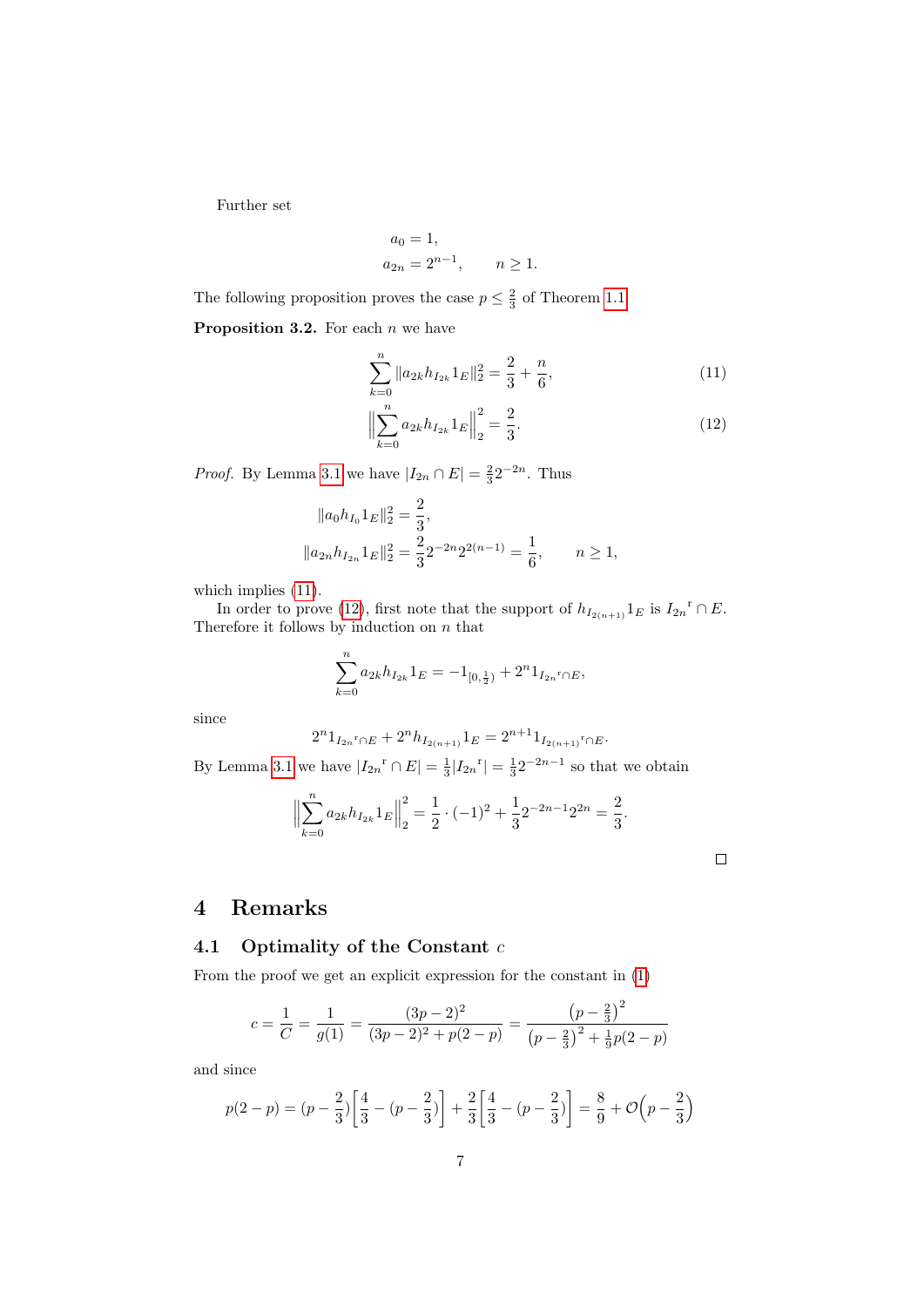we have

$$
c = \frac{\left(p - \frac{2}{3}\right)^2}{\frac{8}{81} + \mathcal{O}(p - \frac{2}{3})} = \frac{81}{8}\left(p - \frac{2}{3}\right)^2 \frac{1}{1 + \mathcal{O}(p - \frac{2}{3})} = \frac{81}{8}\left(p - \frac{2}{3}\right)^2 + \mathcal{O}\left(p - \frac{2}{3}\right)^3.
$$

However this constant  $c$  is likely not maximal because  $q$  satisfies a stronger bound than the required  $g(q) \geq q$ , and because we dropped a factor  $\frac{q_1+q_2}{2}$  in the deduction of [\(5\)](#page-2-2). We only did this because sending  $q_1 \rightarrow q_2$  in (5) leads to an ODE with solution  $\tilde{g}$ , while with the factor  $\frac{q_1+q_2}{2}$  in place we could not solve the ODE. We did however minimize  $C$  in some respect: There are multiple solutions to the ODE from  $(5)$  such that the corresponding  $g$  satisfies  $(6)$  and [\(5\)](#page-2-2) with some C. Among all those,  $\tilde{g}$  has the smallest C for  $p \to \frac{2}{3}$ . For a proof of this and for more details; see Section 2.1 in [\[6\]](#page-9-0). In Section 3 in [\[6\]](#page-9-0) we also provide a set  $E$  for which we prove an explicit sharp constant  $c_s$  which satisfies  $c_s = 27(p - \frac{2}{3})^2 + \mathcal{O}(p - \frac{2}{3})^3$ . We conjecture that [\(1\)](#page-0-1) holds already with this particular constant  $c_s$ . In Section 4 of [\[6\]](#page-9-0) we prove that this is indeed the case at least for certain E.

#### 4.2 Further remarks on Theorem [1.1](#page-0-0)

For  $p > \frac{2}{3}$  inequality [\(1\)](#page-0-1) still holds if we add the constant function to the sums, i.e. allow  $a_{[0,2)} \neq 0$ , even though usually  $|[0,2) \cap E| < p|[0,2)|$ .

Furthermore, Theorem [1.1](#page-0-0) is not a consequence of the fact that  $\{h_I 1_E \mid$  $|I \cap E| \ge p|I|\}$  is only a small perturbation of the orthogonal set  $\{h_I \mid |I \cap E| \ge$  $p|I|\},\$  in the sense that

$$
||h_I - h_I 1_E||_2^2 \le (1-p)||h_I||_2^2 < \frac{1}{3}||h_I||_2^2.
$$

In order to see this, consider the following example. Assume that  $u_1, \ldots, u_n$  are orthonormal. Abbreviate  $u = u_1 + \ldots + u_n$  and for  $i = 1, \ldots, n$  set

$$
u_i' = u_i - \frac{1}{n}u.
$$

u

Then

$$
||u_i - u'_i||^2 = \frac{1}{n^2} ||u||^2 = \frac{1}{n^2} \sum_{i=1}^n ||u_i||^2 = \frac{1}{n}.
$$

but

$$
||u'_1 + \ldots + u'_n||^2 = ||u - u||^2 = 0 \not\geq ||u'_1||^2 + \ldots + ||u'_n||^2.
$$

#### 4.3 Related Topics

The starting point of this work was the following question, because its answer could provide ideas on how to to extend the result in [\[3\]](#page-9-1) to three general functions.

<span id="page-7-0"></span>**Question 1.** Let  $D$  be the set of dyadic intervals of [0, 1). Let  $[0, 1) = E_0 \cup E_1$ be a partition. Is there a partition  $\mathcal{D} = D_0 \cup D_1$  such that for  $i = 0, 1$  the equivalence

<span id="page-7-1"></span>
$$
\left\| \sum_{I \in D_i} a_I h_I 1_{E_i} \right\|_2^2 \sim \sum_{I \in D_i} \|a_I h_I 1_{E_i} \|_2^2 \tag{13}
$$

is true?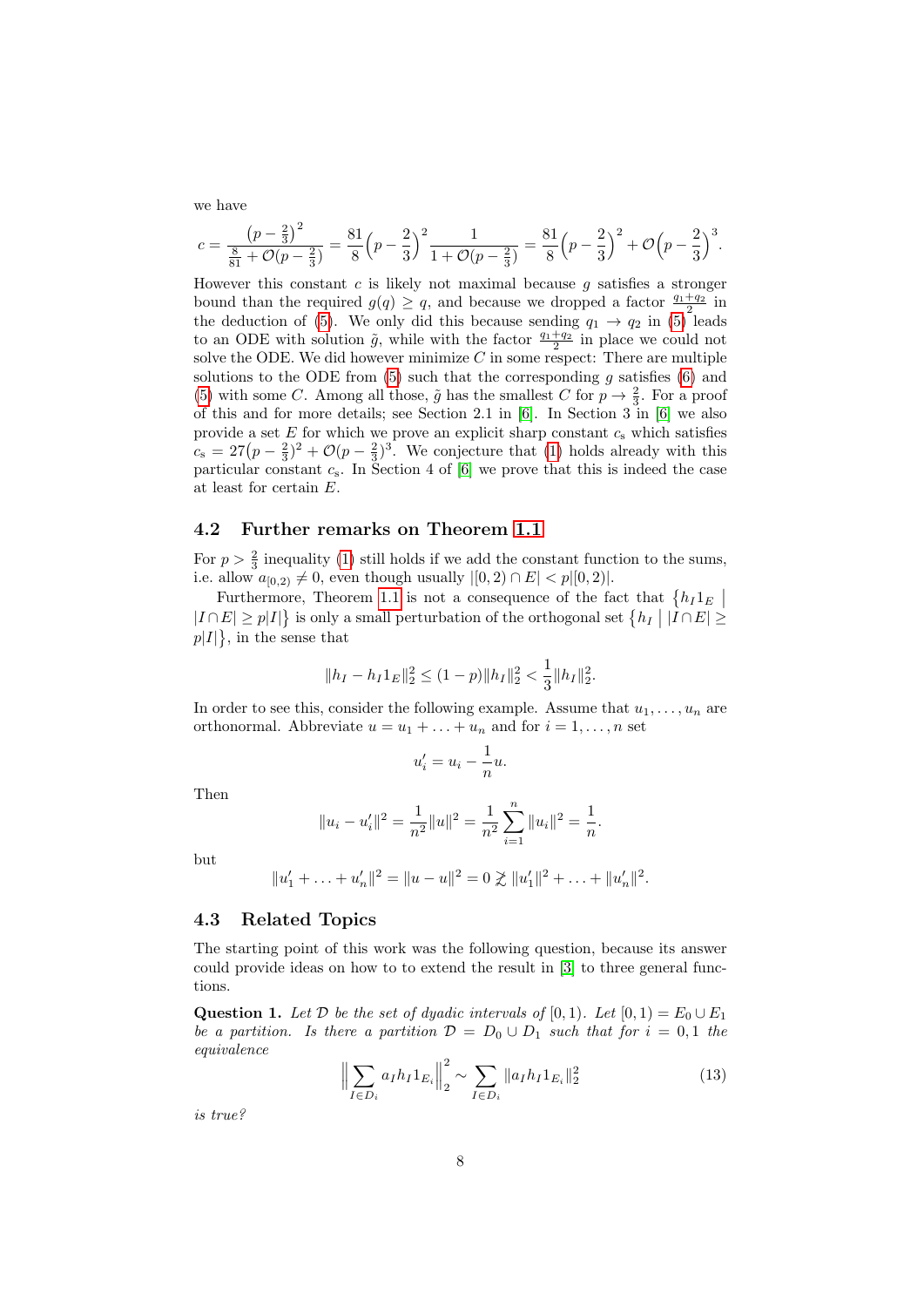We started investigating this question in Section 5 in [\[6\]](#page-9-0). An initial approach to Question [1](#page-7-0) could be to construct a partition by a majority decision: For  $i = 0, 1$  take  $D_i$  s.t. for all  $I \in D_i$  we have

<span id="page-8-1"></span>
$$
|I \cap E_i| \ge \frac{1}{2}|I|.\tag{14}
$$

However by the counterexample of Theorem [1.1](#page-0-0) for  $p = \frac{2}{3} \geq \frac{1}{2}$ , this strategy does not result in the lower bound in [\(13\)](#page-7-1). Although by [\(2\)](#page-1-0) the majority decision [\(14\)](#page-8-1) at least leads to the upper bound in [\(13\)](#page-7-1). Another idea was to use the Feichtinger-Conjecture which was recently resolved by Marcus, Spielman and Srivastava in [\[4\]](#page-9-3). Based on [\[4\]](#page-9-3), Bownik, Casazza, Marcus and Speegle proved a quantified version of the Feichtinger Conjecture in [\[1\]](#page-8-0). The following theorem is a reformulation of Corollary 6.5 in [\[1\]](#page-8-0).

<span id="page-8-2"></span>**Theorem 4.1.** Let  $C < \frac{4}{3}$  and  $c = \frac{C}{2} - \sqrt{2(C-1)(2-C)}$ . Let V be a sequence in a Hilbert space such that for all  $(a_v)_{v\in V} \subset \mathbb{R}$ 

$$
\left\|\sum_{v\in V} a_v v\right\|^2 \le C \sum_{v\in V} \|a_v v\|^2.
$$

Then there is a partition  $V = V_0 \cup V_1$  such that for  $i = 0, 1$  we have

$$
\left\|\sum_{v\in V_i} a_v v\right\|^2 \geq c \sum_{v\in V_i} \|a_v v\|^2.
$$

Unfortunately it is not clear if Theorem [4.1](#page-8-2) can be used to answer Question [1.](#page-7-0) The closest consequence of Theorem [4.1](#page-8-2) in that direction that we found is the following corollary.

<span id="page-8-3"></span>**Corollary 4.2.** Let  $p > \frac{3}{4}$  and  $c = \frac{1}{2p} - \sqrt{2(\frac{1}{p} - 1)(2 - \frac{1}{p})}$ . Let  $E \subset [0, 1)$  and  $E = E_0 \cup E_1$  be a partition and for  $i = 0, 1$  set

$$
H_i = \{ h_I 1_{E_i} \mid I \in \mathcal{D}, \ |I \cap E_i| \ge p |I| \}.
$$

Then  $H_0 \cup H_1$  can be partitioned into  $G_0 \cup G_1$  where for  $i = 0, 1$  we have

<span id="page-8-4"></span>
$$
\left\| \sum_{v \in G_i} a_v v \right\|^2 \ge c \sum_{v \in G_i} \|a_v v\|^2.
$$
 (15)

Theorem [1.1](#page-0-0) can be seen as an improvement of Corollary [4.2.](#page-8-3) That is because by Theorem [1.1](#page-0-0) the two sequences  $H_0$  and  $H_1$  already satisfy [\(15\)](#page-8-4) with some other constant  $c > 0$ , and since  $H_0$  and  $H_1$  are orthogonal to one another, also their union satisfies [\(15\)](#page-8-4), even without partitioning. And this already holds for  $p > \frac{2}{3}$ .

## References

<span id="page-8-0"></span>[1] Marcin Bownik, Pete Casazza, Adam W Marcus, and Darrin Speegle. Improved bounds in weaver and feichtinger conjectures. Journal für die reine und angewandte Mathematik (Crelles Journal), 2016.